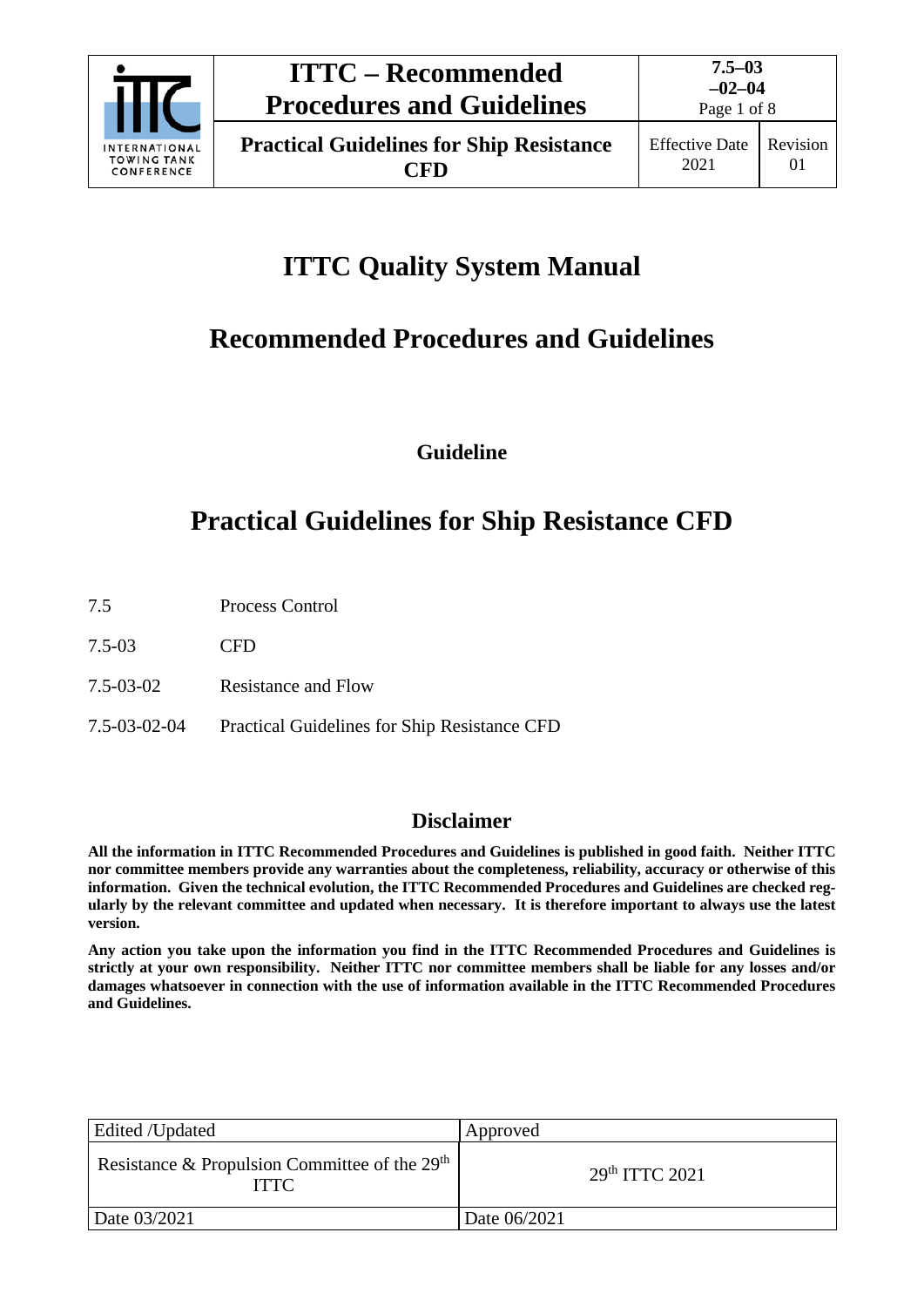

**Practical Guidelines for Ship Resistance CFD**

# **Table of Contents**

| 1.                                                                                     | 3.                                     |
|----------------------------------------------------------------------------------------|----------------------------------------|
| <b>COMPUTATIONAL PROCEDURE3</b><br>2.                                                  | <b>3.1</b>                             |
| 2.1                                                                                    | 3.2 Effective Power Estimation 7       |
| 2.2 CFD Code and Computer 3                                                            |                                        |
| <b>Ship Geometry, Computational</b><br>2.3<br><b>Domain, and Boundary Conditions.4</b> | <b>UNCERTAINTY ANALYSIS7</b><br>4.     |
|                                                                                        | 5.                                     |
| 2.5 Discretization Schemes and Solution                                                | <b>A TUTORIAL FROM THE G2010</b><br>6. |
|                                                                                        |                                        |
| <b>Convergence of RANSE Solutions6</b><br>2.7                                          |                                        |
|                                                                                        |                                        |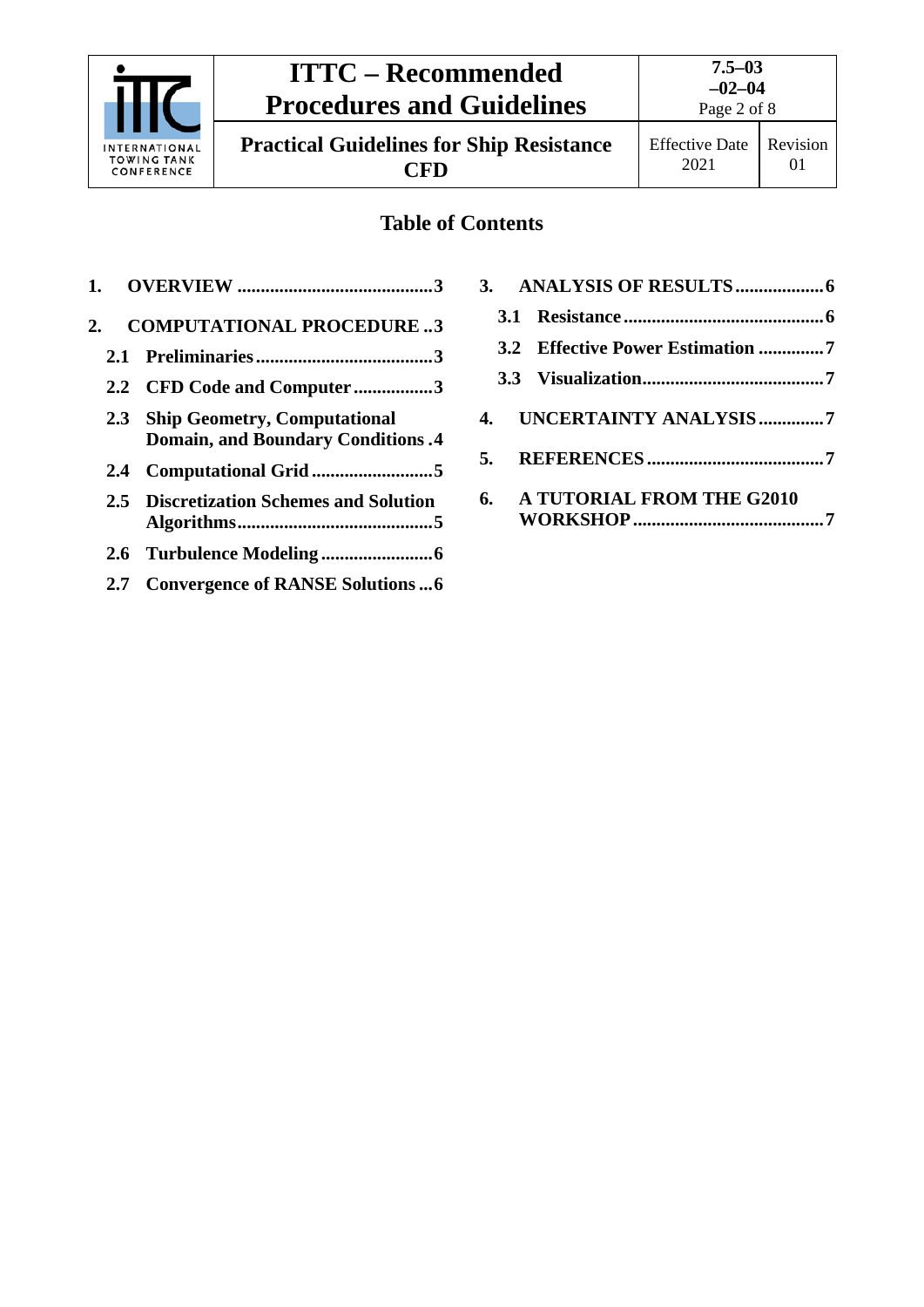

## **Practical Guidelines for Ship Resistance CFD**

#### <span id="page-2-0"></span>**1. OVERVIEW**

These guidelines are written as a complement to the ITTC guidelines 7.5-03-02-03 (2014), "Practical Guidelines for Ship CFD Applications", and the procedures recommended herein are intended to be in accordance to those guidelines.

The ultimate goal of resistance computation is to determine the horsepower of a ship's engine that meets the ship's speed requirement. Resistance tests in towing tanks are conventionally carried out for a scaled ship model in calm water without propulsors. Resistance computations are frequently done to replicate the towing tank experiments. Resistance of the full-scale ship can be estimated by extrapolating the model-scale CFD result using the ITTC procedure. CFD can directly compute resistance of a full-scale ship, although it is computationally more challenging due to its much higher Reynolds number ( $Re \sim 10^9$ ). The ability of CFD to compute both model- and full-scale resistance offers the community a new avenue to study model-ship correlations numerically.

Computation to determine the ship resistance yields, in addition, a large amount of flow data such as velocity, turbulence and pressure fields.

The following sections give a walk-through on various practical issues that need to be considered in resistance computations. Whenever possible, attempts are made to offer some practical recipes drawn from the best practices. Being written with computations using Reynoldsaveraged Navier-Stokes equations (RANSE) in mind, these guidelines are applicable to both surface ships and underwater vehicles.

#### <span id="page-2-2"></span><span id="page-2-1"></span>**2. COMPUTATIONAL PROCEDURE**

#### **2.1 Preliminaries**

In physical experiments or CFD computations alike, Reynolds and Froude numbers are two main dimensionless parameters that are relevant to viscous/turbulent free-surface flows around a ship. They are defined by:

$$
Re = \frac{\rho U L_{\rm pp}}{\mu} \tag{0}
$$

$$
Fr = \frac{V}{\sqrt{gL_{\rm pp}}} \tag{0}
$$

where  $\rho$  and  $\mu$  are the density and viscosity of the fluid, respectively, V the ship speed, *L*<sub>PP</sub> the length between perpendiculars of the ship, and *g* the gravity acceleration.

In rare cases where surface tension can play an important role, such as in a spilling breaker, the Weber number ( $\rho U^2 L / \sigma$ ) should be considered as well.

These dimensionless numbers provide measures of relative importance of viscous, inertial, surface tension forces. The set-up of a CFD computation should ensure dynamic similarity with the ship's running condition in terms of these dimensionless numbers. Any combinations of ship length, speed, fluid viscosity, gravitational acceleration can be chosen as long as they match the relevant non-dimensional numbers.

#### <span id="page-2-3"></span>**2.2 CFD Code and Computer**

Numerical prediction of ship's resistance requires a CFD code capable of computing high Reynolds number viscous/turbulent single- and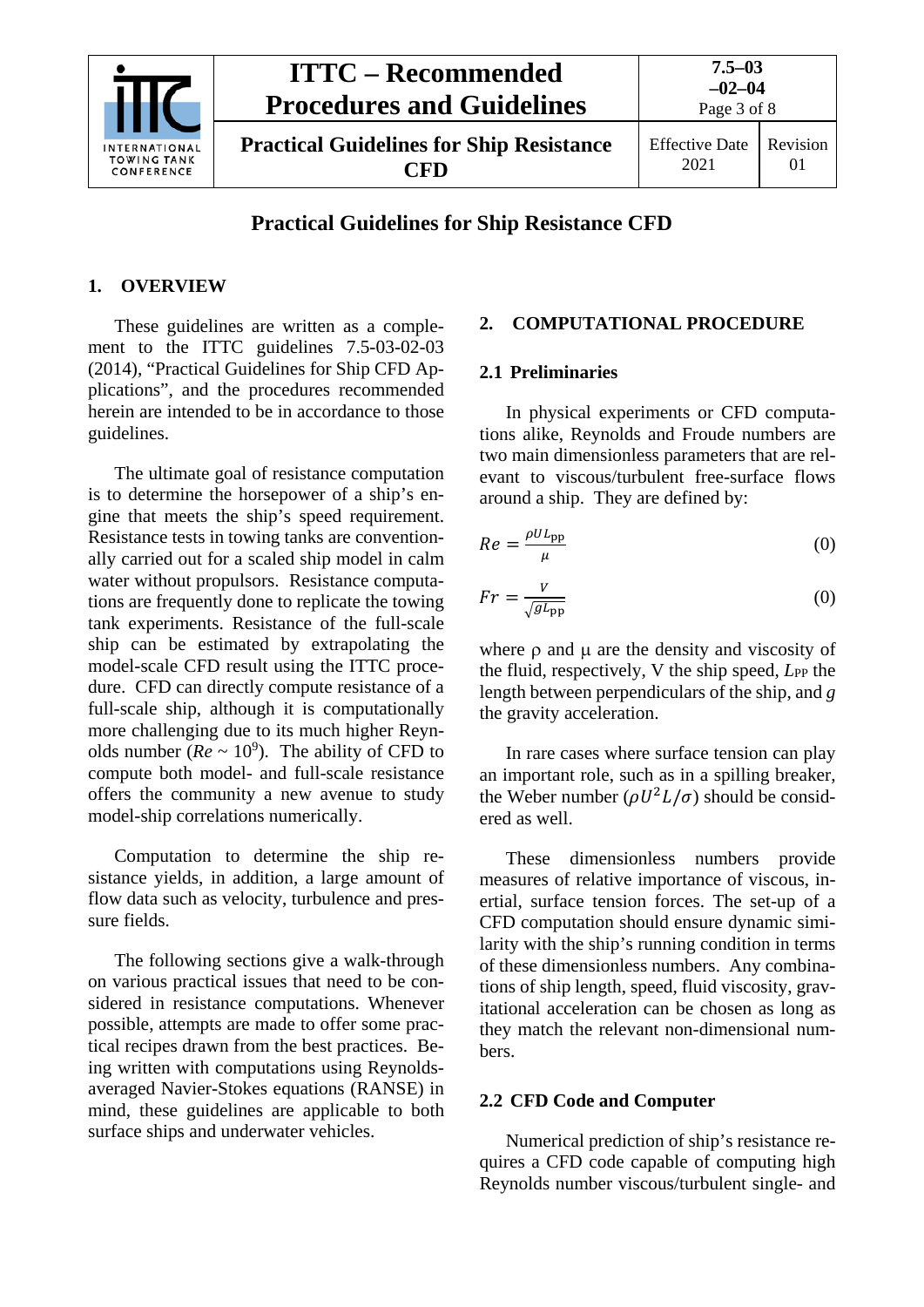

two-phase flows around complex three-dimensional geometry. Offering good accuracy, reliability, and fast solution turnaround time, RANSE codes are the main workhorse for resistance computations, although LES and RANSE/LES hybrid approaches are conceivable.

In RANSE computations for a surface ship, sinkage and trim at a given speed – the running attitude of the ship - are not known a priori but parts of the solution. Thus, the RANS solver should have a capability to obtain a coupled solution of a two degrees-of-freedom (2-DOF) of rigid-body motion and the flow equations (RANSE).

With the typical grid size for ship applications in the range of several millions to hundreds of millions of grid points (or elements), highperformance computing on multi-processor or multicore machines has become a necessity. Many RANSE codes including in-house and commercial ones nowadays are ported on Linux/Unix clusters and multi-processor PCs. Some desktop workstations on the market are loaded with a sufficient large number of processors that give a reasonably short solution turnaround time for cases with grids several millions of grid points.

### <span id="page-3-0"></span>**2.3 Ship Geometry, Computational Domain, and Boundary Conditions**

Geometry of a ship is available these days in one of the formats widely supported by CAD packages including IGES, STEP, and STL files, to name a few. Care should be taken to ensure that the CAD geometry is exported with a sufficient numerical accuracy. CAD geometries often need to be repaired to make them water-tight and "de-featured" in cases where they have small open gaps and hydrodynamically insignificant features.

In general, the size of the computational domain should be taken sufficiently large. By the general rule of thumb, the upstream, downstream and the lateral far-field boundaries are typically placed one ship length from the hull, and frequently more if the body is blunt or the Froude number is small. If comparing against experimental data, the domain size is often decided to match the width and depth of the towing tank in which the resistance was measured. For unconventional geometries or conditions, the appropriateness of the boundary conditions should be checked to determine if the boundaries are far enough. This is done, for example, by checking that the pressure gradient is actually approaching zero close to the boundaries if that boundary condition was used. Alternatively, checks can be performed by increasing the size of the domain and verifying that the solution in resistance converges.

Port-starboard symmetry of the flow can be taken advantage of to compute only a symmetric half of the full domain using symmetry boundary condition on ship's centerplane, which reduces the grid size by half. However, if computer resources are available, it is recommended to perform simulations of the whole domain to avoid loss of physics and generation of artifacts that may arise when a symmetry condition is imposed. Resistance computation for a surface ship can also be carried out with a "doublemodel" when the wave-making resistance is negligibly small or when one wants to determine the form-factor (*k*). In the double-model of a surface ship, the still-water plane is replaced by a plane of symmetry.

For boundary conditions, the solution variables such as velocity and turbulent quantities are normally fixed with known values on the upstream inlet and the far-field boundaries, whole zero-gradient conditions are applied on other boundaries.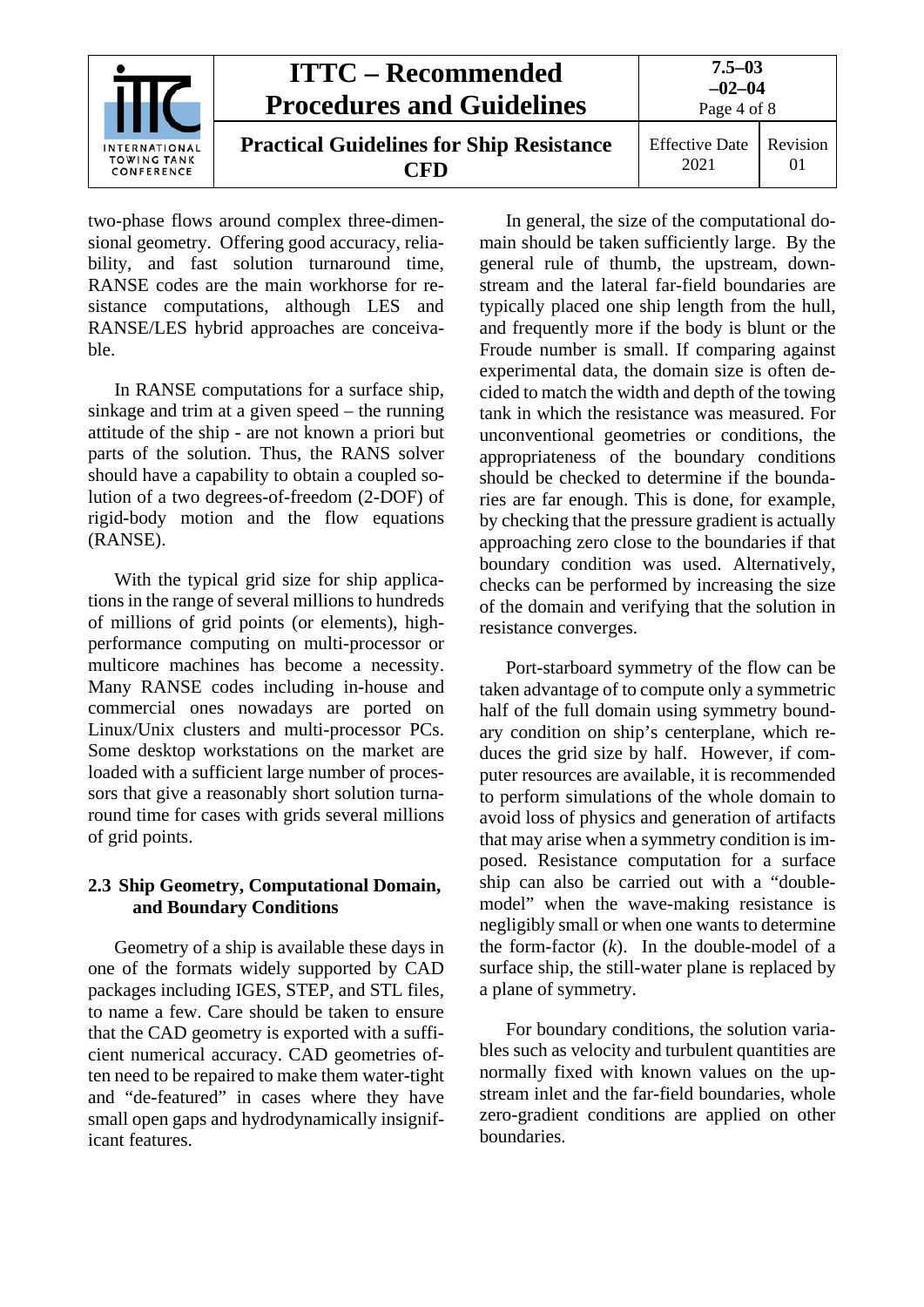

For wall boundary conditions, one has two options to choose from:

- Near-wall-resolving approach in which the RANS equations are solved all the way down to viscous sublayer with no-slip velocity applied at the wall, or
- Wall function approach in which the viscosity-affected near-wall region is skipped with the aid of wall functions.

### <span id="page-4-0"></span>**2.4 Computational Grid**

In case of using a finite-volume solver permitting arbitrary polyhedral grids, it should be kept in mind that the type of the control volumes adopted (e.g., hexahedron, tetrahedron, wedge, pyramid) significantly affects numerical accuracy of resistance predictions. In any case, nearwall region including the boundary layer requires layered elements in the form of prisms. Hexahedral elements are known to provide best accuracy.

It is recommended that if the ship is symmetric, then the grid should be symmetric.

Ideally, the computational mesh should properly resolve all the significant features of the flow including turbulent boundary layer, wake, vortices, and waves. It is imperative that mesh-dependency of the predicted resistance and flow-fields be investigated using systematic grid refinements, at least for one condition. See 7.5-03-02-03 (2014), "Practical Guidelines for Ship CFD Applications".

Regarding near-wall mesh resolution, there are two questions. One has to do with where (how close) to place the first grid point off the wall. The other question concerns how many grid points to put across the boundary layer. The general rule of thumb is:

• For near-wall resolving approach, the first grid point (or cell centre) should be placed at  $y^+$  ~ 1.0 or less, as required by most turbulence models. In some cases, this distance may be even more restrictive. The user should check recommendations by the specific turbulence model and software used.

• For wall function approach, the first grid point should be in the log-law region, one should aim at the lower portion of the loglayer ( $y^+ = 30 \sim 100$ ).

To properly resolve the hull boundary layer, especially its wake (velocity-defect) region, the grid should not be stretched too rapidly in the wall-normal direction. The old adage in the finite difference world still holds - the stretching ratio should be kept less than 1.2.

Free-surface flow computations using field equations such as volume fraction requires clustering grid points in a band wide enough to span the expected ship-generated waves, as well as enough grid points per resolved wavelength, as recommended in 7.5-03-02-03 (2014), "Practical Guidelines for Ship CFD Applications". A numerical experiment to quantify the effects of grid density near the interface on the resistance prediction is strongly recommended.

For prediction of sinkage and trim involving 2-DOF of ship motion, one can choose from single rigid-body grid, deforming grids, sliding grids, and dynamic overset-grids approaches as they are available in the RANSE solver.

#### <span id="page-4-1"></span>**2.5 Discretization Schemes and Solution Algorithms**

One should employ, at minimum, second-order discretization schemes for advection terms to avoid excessive numerical diffusion plaguing the first-order upwind scheme that grossly overpredicts resistance and smears out the flow features. Higher-order methods can also be employed.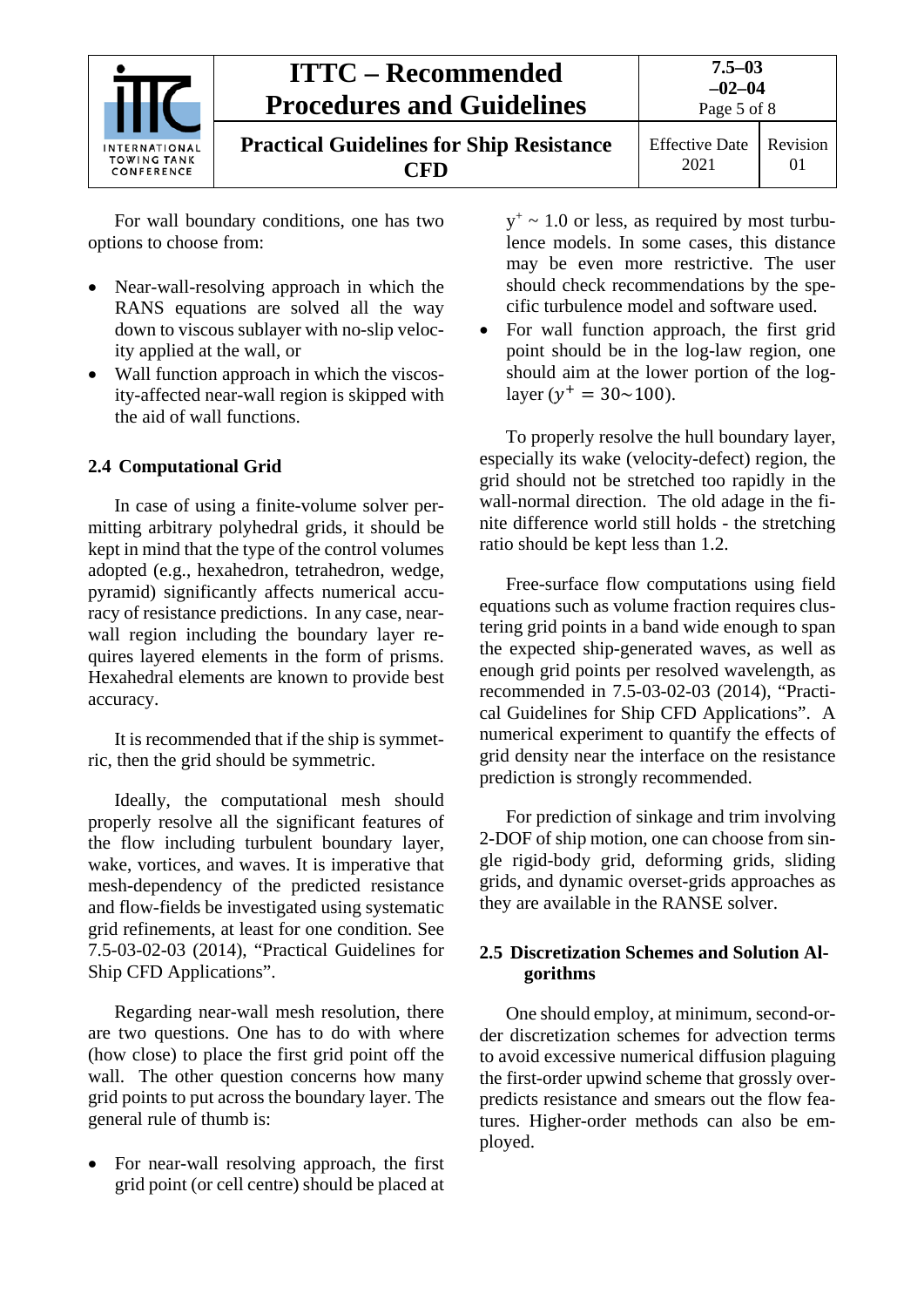

In cases where the volume fraction equation is solved to resolve free-surface, one should employ a 'compressive' advection scheme for volume fraction that can minimize smearing of the air-water interface.

Most of RANSE computations to predict ship's resistance and flow-fields seek steadystate solutions. When an unsteady RANSE solver is used to obtain steady-state solutions, the first-order temporal discretization scheme is sufficient. For time-dependent flows, one would need a second-order temporal scheme such as three-level backward Euler or Crank-Nicolson's scheme.

#### <span id="page-5-0"></span>**2.6 Turbulence Modeling**

Turbulence modeling significantly affects the accuracy of RANSE predictions of ship's resistance and flow-fields. Largely being an equilibrium turbulent boundary layer on the bulk of hull surface, ship flows can still carry complex features of three-dimensional shear flows such as crossflow in the boundary layer and the ensuing vortices emanating from hull and appendages.

The k-ω family of linear eddy-viscosity models seems to be by far the most widely used ones. One can benefit from second-moment closure models such as explicit algebraic Reynolds stress models and differential Reynolds-stress models that have been shown to better capture crossflows in the hull boundary layer and streamwise vortices from hull appendages.

#### <span id="page-5-1"></span>**2.7 Convergence of RANSE Solutions**

A reduction of the "residuals" by a few orders of magnitude is clearly an indication of converging solutions, but is not always reliable. To ensure that the solution reached an unmistakable convergence, one should monitor the solu-

tion variables at some locations and the integrated quantities like the forces and moments, and continue iterations until they don't change.

#### <span id="page-5-3"></span><span id="page-5-2"></span>**3. ANALYSIS OF RESULTS**

#### **3.1 Resistance**

Results of CFD computed resistance usually consists of frictional (tangential) and pressure (normal) contributions. The total resistance coefficient per the ITTC standard non-dimensionalization can be computed using:

$$
C_{\rm T} = \frac{R_{\rm T}}{\frac{1}{2}\rho S U^2} \tag{0}
$$

where  $C_T$  is the total resistance coefficient and *RT* is the total resistance. *S* is the hydrostatic wetted surface area of the ship.

The form factor, which is required for extrapolation of a model-scale CFD or tank test result to full-scale, can be computed from the resistance obtained from a model-scale CFD computation with flat free surface simulated with symmetry boundary conditions at the proper Reynolds number. Then

$$
1 + k = \frac{c_{\rm T}}{c_{\rm F}} \tag{0}
$$

where *CF* is the ITTC -1957 Model-Ship correlation line. This is comparable to a doublemodel wind tunnel experimental procedure to obtain *k*. For further discussion on how the form factor can be obtained see ITTC recommended procedure 7.5-02-02-01, Resistance Test (2017).

If the form factor is used for scaling of a propulsion towing tank test according to 7.5-02-03- 01 and the correlation factors are derived from model test predictions, then the Reynolds number should correspond to the lower speed normally used for extrapolation in Prohaska's method.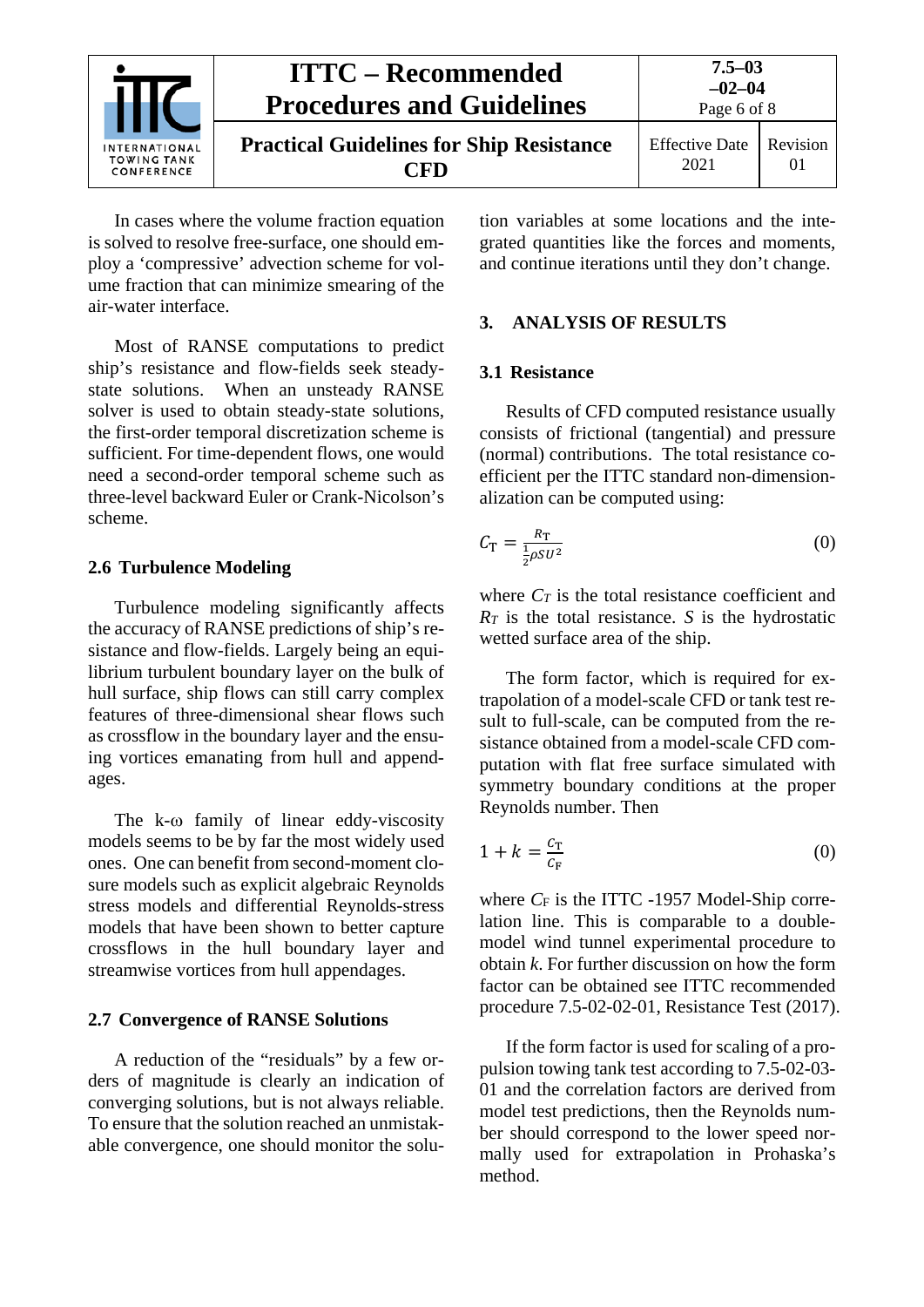

**Practical Guidelines for Ship Resistance CFD**

Effective Date 2021 Revision 01

The flat surface should correspond to the static draft. In the presence of a bulb close to or piercing the water surface, the computation may be problematic due to suppression of large waves especially at low speed. Imposing a slight forward trim so that the bulb is submerged may help.

A deeply immersed transom may be problematic. In this case a special procedure has to be developed.

The residual resistance estimation can be done again in the same way as tank test analysis based on ITTC recommended procedure 7.5-02- 02-01, Resistance Test (2017).

### <span id="page-6-0"></span>**3.2 Effective Power Estimation**

Effective powering estimation for a full scale ship is based on the ITTC recommended procedure 7.5-02-03-01.4, 1978 ITTC Power Prediction Method (2017).

### <span id="page-6-1"></span>**3.3 Visualization**

Several commercial software packages are available in the marketplace that can be used for visualizations of CFD results. A CFD result has a lot of information including surface and volume data. Among the surface and volume data relevant to ship's resistance are:

- Hull surface pressure (contour)
- Hull skin-friction (contour)
- Limiting wall streamlines on ship hull
- Wave elevation around ship
- Contours of mean velocity components at a selected number of planes
- Contours of mean vorticity vector components at a selected number of planes.
- Iso-surface of Q-criteria  $(2<sup>nd</sup>$  invariant of velocity deformation tensor)

### <span id="page-6-2"></span>**4. UNCERTAINTY ANALYSIS**

The ITTC procedure 7.5-03-01-01 already provides "methodology and procedures for estimating the uncertainty in a simulation result".

### <span id="page-6-3"></span>**5. REFERENCES**

- ITTC, 2014. Recommended Procedures and Guide-lines. "Practical Guidelines for Ship CFD Applications", Report 7.5-03-02-03.
- ITTC, 2017. "Resistance Test," Report 7.5-02- 02-01.
- ITTC, 2017. "1978 ITTC Power Prediction Method," Report 7.5-02-03-01.4.
- ITTC, 2017. "Uncertainty analysis in CFD, Verification and Validation Methodology and Procedures," Report 7.5-03-01-01.
- Larsson, L., Stern, F., Visonneau, M. 2014. "Numerical Ship Hydrodynamics - An assessment of the Gothenburg 2010 Workshop," Springer, Netherlands.

### <span id="page-6-4"></span>**6. A TUTORIAL FROM THE G2010 WORKSHOP**

An example of the application of these guidelines is illustrated by one of the Gothenburg 2010 (G2010, Larsson et al. 2014) workshop test cases. The example chosen was Test Case 2.1, the KCS hull form without rudder and in calm water conditions with zero sinkage and trim. The Reynolds number was defined as  $Re = 1.4 \times 10^7$  and the Froude number defined as  $Fr = 0.26$ . The length of the hull was  $L_{PP} =$ 230 m at full scale with a scale ratio  $\lambda = 31.6$ for the model scale measurements, resulting in a model length of  $7.278$   $m$ .

The target Froude number ( $Fr = 0.26$ ) gives the free stream speed for the model-scale test,